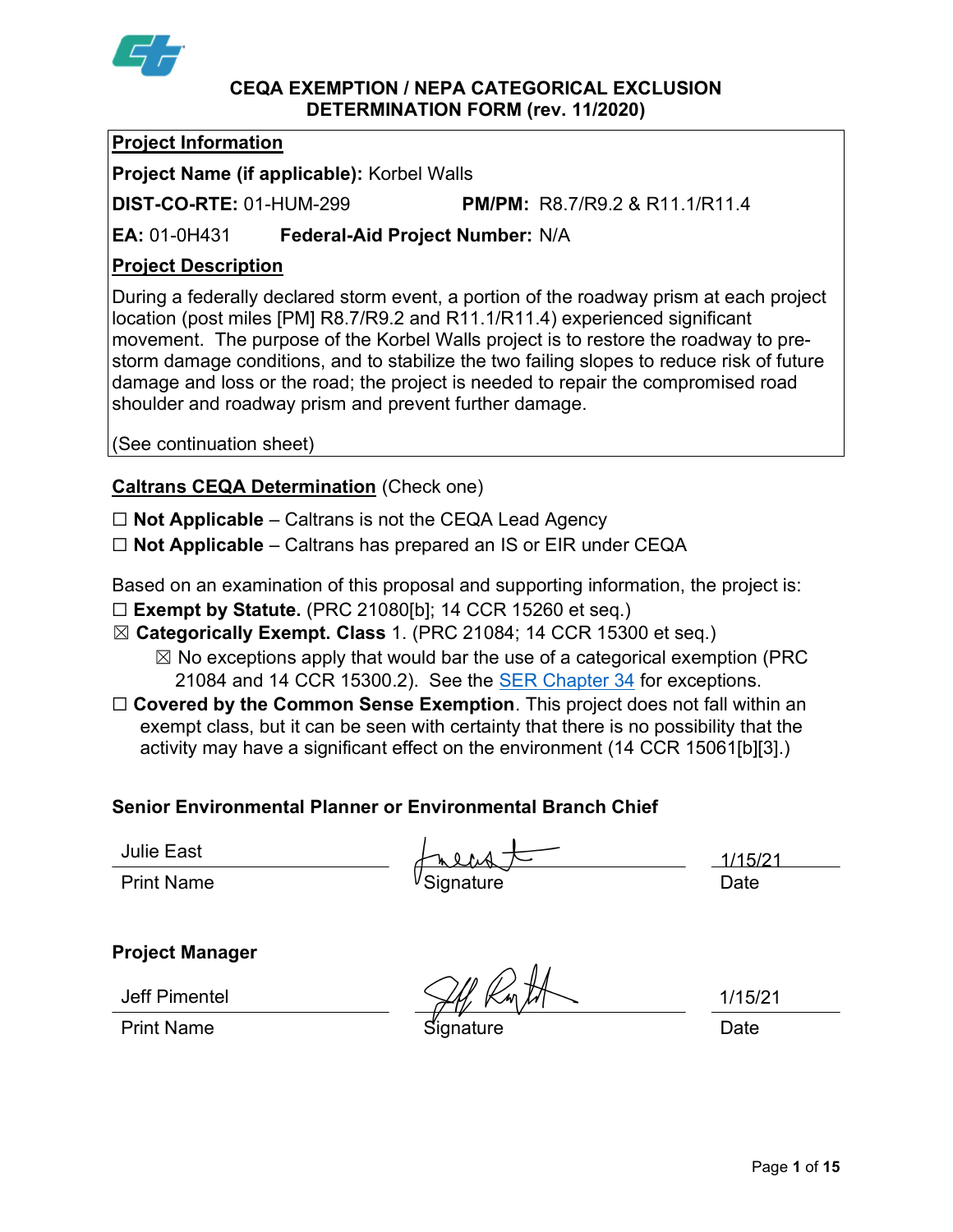

#### Caltrans NEPA Determination (Check one)

#### $\Box$  Not Applicable

 Caltrans has determined that this project has no significant impacts on the environment as defined by NEPA, and that there are no unusual circumstances as described in 23 CFR 771.117(b). See **SER Chapter 30** for unusual circumstances. As such, the project is categorically excluded from the requirements to prepare an EA or EIS under NEPA and is included under the following:

 $\boxtimes$  23 USC 326: Caltrans has been assigned, and hereby certifies that it has carried out the responsibility to make this determination pursuant to 23 USC 326 and the Memorandum of Understanding dated April 18, 2019, executed between FHWA and Caltrans. Caltrans has determined that the project is a Categorical Exclusion under:

- $\boxtimes$  23 CFR 771.117(c): activity (c)(9)(i)
- $\Box$  23 CFR 771.117(d): activity (d)( )
- ☐ Activity 4 listed in Appendix A of the MOU between FHWA and Caltrans

 $\Box$  23 USC 327: Based on an examination of this proposal and supporting information, Caltrans has determined that the project is a Categorical Exclusion under 23 USC 327. The environmental review, consultation, and any other actions required by applicable Federal environmental laws for this project are being, or have been, carried out by Caltrans pursuant to 23 USC 327 and the Memorandum of Understanding dated December 23, 2016 and executed by FHWA and Caltrans.

#### Senior Environmental Planner or Environmental Branch Chief

Julie East

| Julie East        | $\mathsf{A}$ | /15/ |
|-------------------|--------------|------|
| <b>Print Name</b> | VSignature   | Date |

1/15/21

#### Project Manager/ DLA Engineer

Jeff Pimentel

Print Name \$ignature Date

1/15/21

#### Date of Categorical Exclusion Checklist completion: 1/15/2021 Date of Environmental Commitment Record or equivalent: 1/15/2021

 Briefly list environmental commitments on continuation sheet if needed (i.e., not necessary if included on an attached ECR). Reference additional information, as appropriate (e.g., additional studies and design conditions).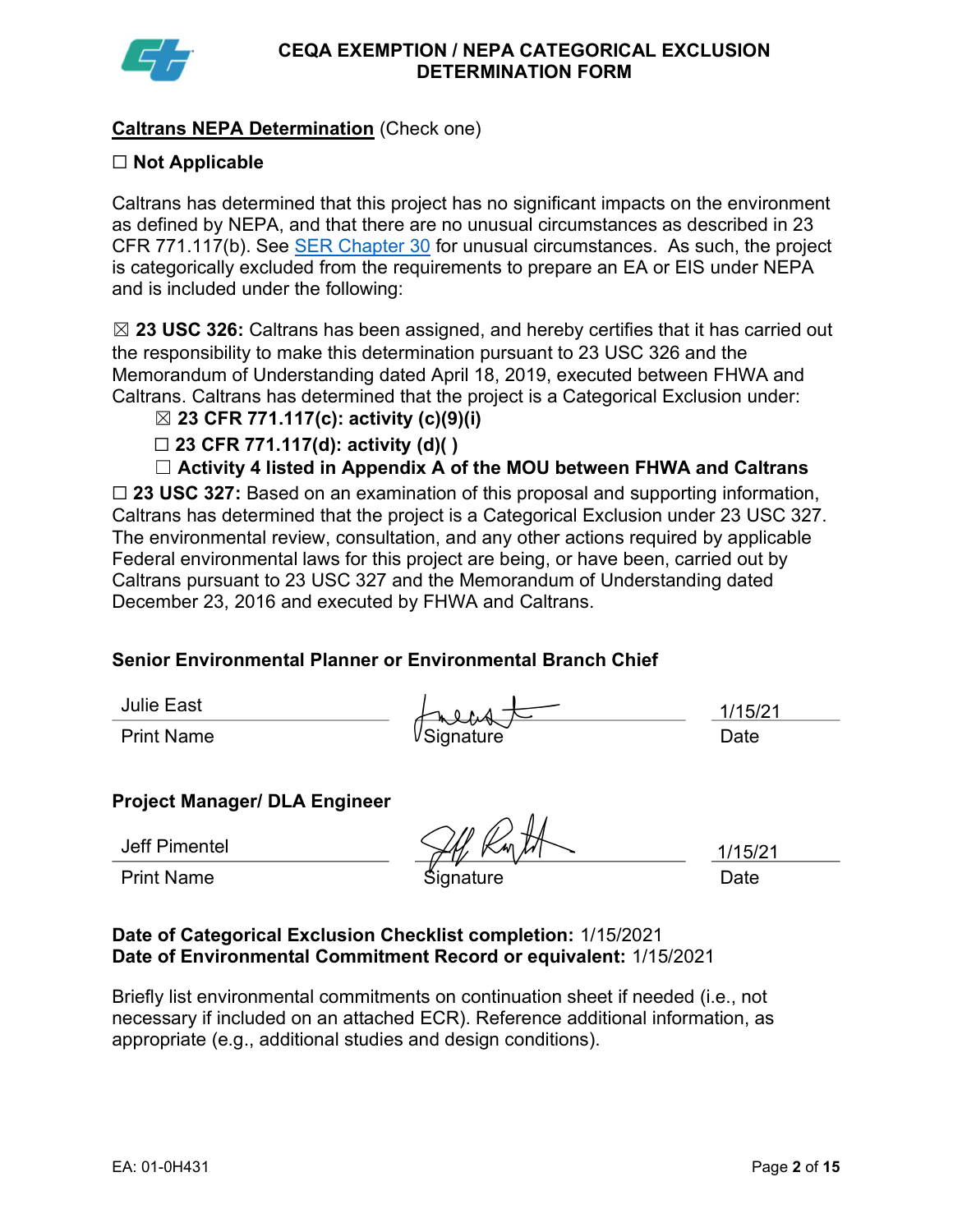

#### Continuation sheet:

 Work would include slope repair and stabilization via installation of a soldier pile ground anchor (SPGA) wall at each location. The eastbound shoulder would be widened to 10 feet along the walls. In addition, the following work would be completed:

- Location 1 (PM R8.7 to R9.2): Existing earth retaining elements (e.g. gabion baskets, concrete wall, ground anchors, etc.) would be removed, existing guardrails would be upgraded to Midwest Guardrail System (MGS), and two culverts (at PM R8.8 and PM R11.3) would be replaced.
- Location 2 (PM R1.1 to R11.4): MGS would be installed along the top of the wall, and a culvert (at PM R11.31) would be replaced.

 Other work would include geotechnical exploration, construction of access roads, vegetation removal, and roadway reconstruction. Equipment staging and storage would be within paved roadways and on existing pullouts and parking areas. All work would be within the State right of way.

 Biological, cultural, visual, water quality, air, noise, greenhouse gas, energy, and hazardous materials reviews have been completed.

The following permits and approvals are anticipated for this project:

- A 1600 Lake and Streambed Alteration Agreement from the California Department of Fish and Wildlife (CDFW).
- A Clean Water Act Section 401 Water Quality Certification from the North Coast Regional Water Quality Control Board (NCRWQCB).
- A Clean Water Act Section 404 Nationwide permit from the U.S. Army Corps of Engineers (USACE).
- A Programmatic Biological Opinion from the National Marine Fisheries Service (NMFS).
- A Programmatic Letter of Concurrence from the U.S. Fish and Wildlife Service (USFWS).

#### The following measures have been included as part of this project:

### Aesthetics/Visual Resources

- AR-1: Temporary access roads, construction easements, and staging areas that were previously vegetated would be restored to a natural contour and revegetated with regionally-appropriate native vegetation.
- AR-2: Where feasible, guardrail terminals would be buried; otherwise, an appropriate terminal system would be used, if appropriate.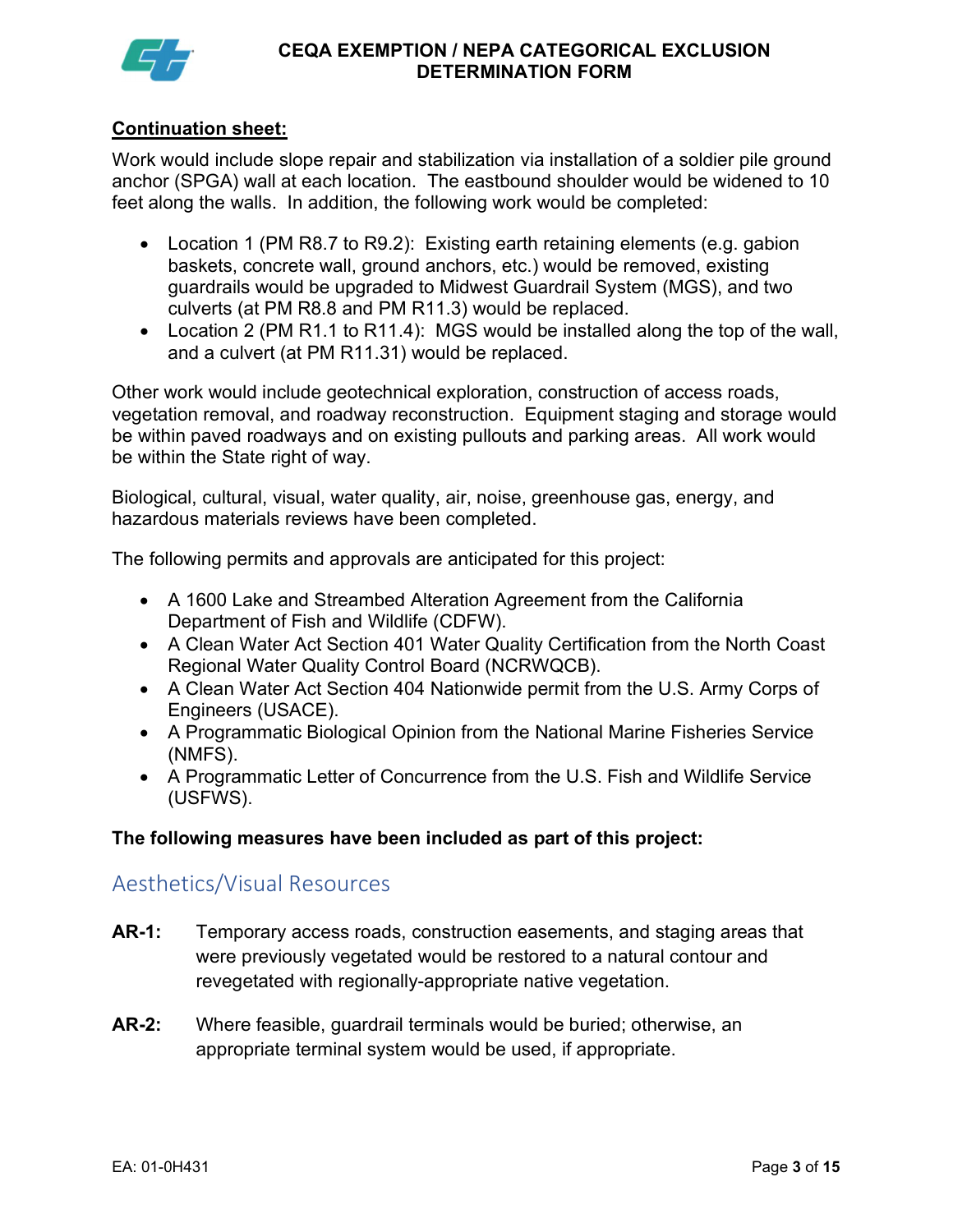

- AR-3: Where feasible, construction lighting would be limited to within the area of work.
- AR-4: Where feasible, the removal of established trees and vegetation would be minimized. Environmentally sensitive areas would have Temporary High Visibility Fencing (THVF) installed before start of construction to demarcate areas where vegetation would be preserved and root systems of trees protected.
- $AR-5$ : asphalt color to lessen any visual contrast and better recede into the Match the color of minor concrete installed under the guardrail to adjacent surrounding environment.

# Biological Resources

#### BR-1: General

 Before start of work, as required by permit or consultation conditions, a Caltrans biologist or ECL would meet with the contractor to brief them on environmental permit conditions and requirements relative to each stage of the proposed project, including, but not limited to, work windows, drilling site management, and how to identify and report regulated species within the project areas.

#### **BR-2: Animal Species**

- A. To protect migratory and nongame birds (occupied nests and eggs), if possible, vegetation removal would be limited to the period outside of the bird breeding season (removal would occur between September 16 and January 31). If vegetation removal is required during the breeding season, a nesting bird survey would be conducted by a qualified biologist within one week prior to vegetation removal. If an active nest is located, the biologist would coordinate with CDFW to establish appropriate species- specific buffer(s) and any monitoring requirements. The buffer would be delineated around each active nest and construction activities would be excluded from these areas until birds have fledged, or the nest is determined to be unoccupied.
- B. Pre-construction surveys for active raptor nests within one-quarter mile of the construction area would be conducted by a qualified biologist within one week prior to initiation of construction activities. Areas to be surveyed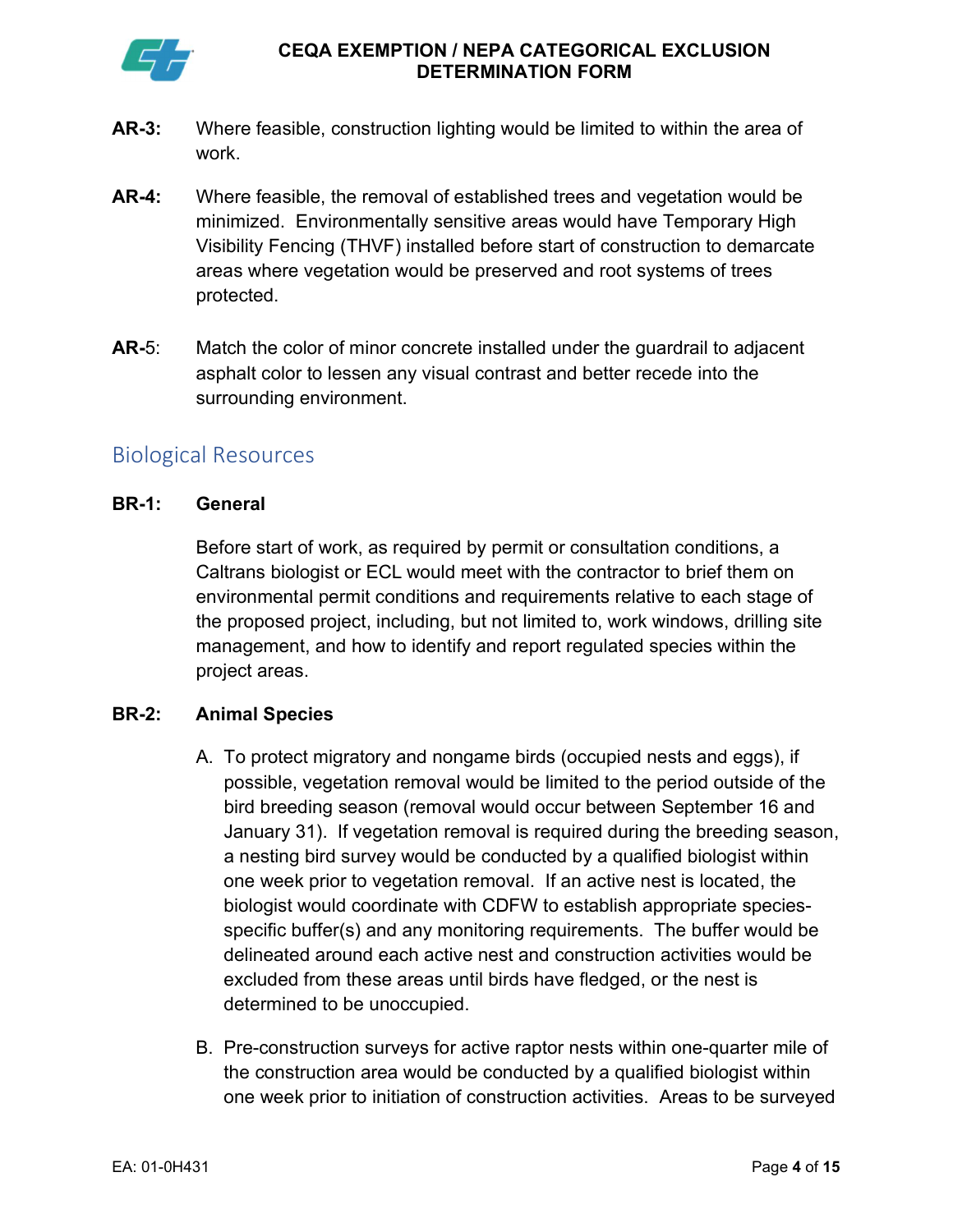

 would be limited to those areas subject to increased disturbance because of construction activities (i.e., areas where existing traffic or human activity is greater than or equal to construction-related disturbance need not be surveyed). If any active raptor nests are identified, appropriate conservation measures (as determined by a qualified biologist) would be implemented. These measures may include, but are not limited to, establishing a construction-free buffer zone around the active nest site, biological monitoring of the active nest site, and delaying construction activities near the active nest site until the young have fledged.

- C. To prevent attracting corvids (birds of the Corvidae family which include jays, crows, and ravens), no trash or foodstuffs would be left or stored on- site. All trash would be deposited in a secure container daily and disposed of at an approved waste facility at least once a week. Also, on-site workers would not attempt to attract or feed any wildlife.
- D. A qualified biologist would monitor in-stream construction activities that could potentially impact sensitive biological receptors. The biological monitor would be present during activities such as installation and removal of dewatering or diversion systems, bridge demolition, pile-driving and hoe-ramming, and drilling for bridge foundations to ensure adherence to permit conditions. In-water work restrictions would be implemented.
- E. An Aquatic Species Relocation Plan, or equivalent, would be prepared by a qualified biologist and include provisions for pre-construction surveys and the appropriate methods or protocols to relocate any species found. If previously unidentified threatened or endangered species are encountered or anticipated incidental take levels are exceeded, work would either be stopped until the species is out of the impact area, or the appropriate regulatory agency would be contacted to establish steps to avoid or minimize potential adverse effects. This Plan may be included as part of the Temporary Creek Diversion System Plan identified in **BR-5**.
- F. Artificial night lighting may be required. To reduce potential disturbance to sensitive resources, lighting would be temporary, and directed specifically on the portion of the work area actively under construction. Use of artificial lighting would be limited to Cal/OSHA work area lighting requirements.
- G. To protect nesting or roosting Northern spotted owl and marbled murrelet, suitable Northern spotted owl or marbled murrelet nesting trees would be removed between September 15 and January 31. No construction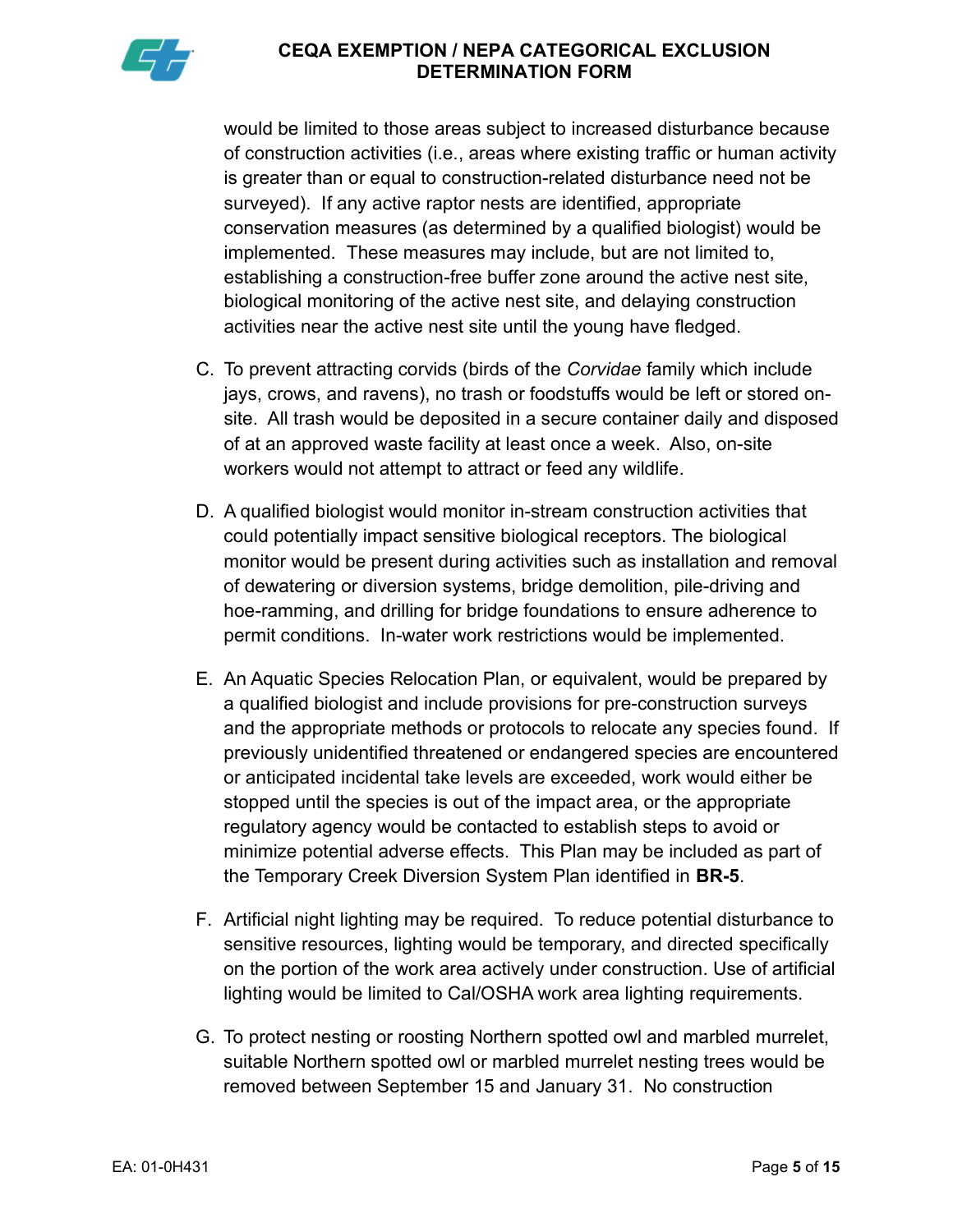

 activities generating noise levels greater than 90 decibels (dB) (with the exception of backup alarms) or activities generating sound levels 20 or more dB above ambient sound levels would occur between February 1 and August 5. Between August 6 and September 15, work that generates noise levels greater than 10 dB above ambient sound levels or above 90 dB max would observe a daily work window beginning 2 hours post- sunrise and ending 2 hours pre-sunset. Noise-related work windows would be lifted between September 16 and January 31. Further, no construction activities would occur within a visual line-of-sight of 131 feet or less from any known active nest locations for Northern spotted owl, marbled murrelet, or Humboldt marten.

#### BR-3: Invasive Species

 Invasive non-native species control would be implemented. Measures would include:

- A. Straw, straw bales, seed, mulch, or other material used for erosion control or landscaping which would be free of noxious weed seed and propagules.
- to entering the job site to prevent importing invasive non-native species. Project personnel would adhere to the latest version of the California Department of Fish and Wildlife Aquatic Invasive Species Cleaning/Decontamination Protocol (Northern Region) for all field gear and equipment in contact with water. B. All equipment would be thoroughly cleaned of all dirt and vegetation prior

#### **BR-4:** Plant Species, Sensitive Natural Communities, and ESHA

- A. Seasonally-appropriate, pre-construction surveys for sensitive plant species would be [completed or] updated prior to construction by a qualified botanist in accordance with Protocols for Surveying and Evaluating Impacts to Special Status Native Plant Populations and Natural Communities (CDFW 2018).
- B. Prior to the start of work, Temporary High Visibility Fencing (THVF) and/or flagging would be installed around sensitive natural communities, environmentally sensitive habitat areas, rare plant occurrences, intermittent streams, and wetlands and other waters, where appropriate. No work would occur within fenced/flagged areas.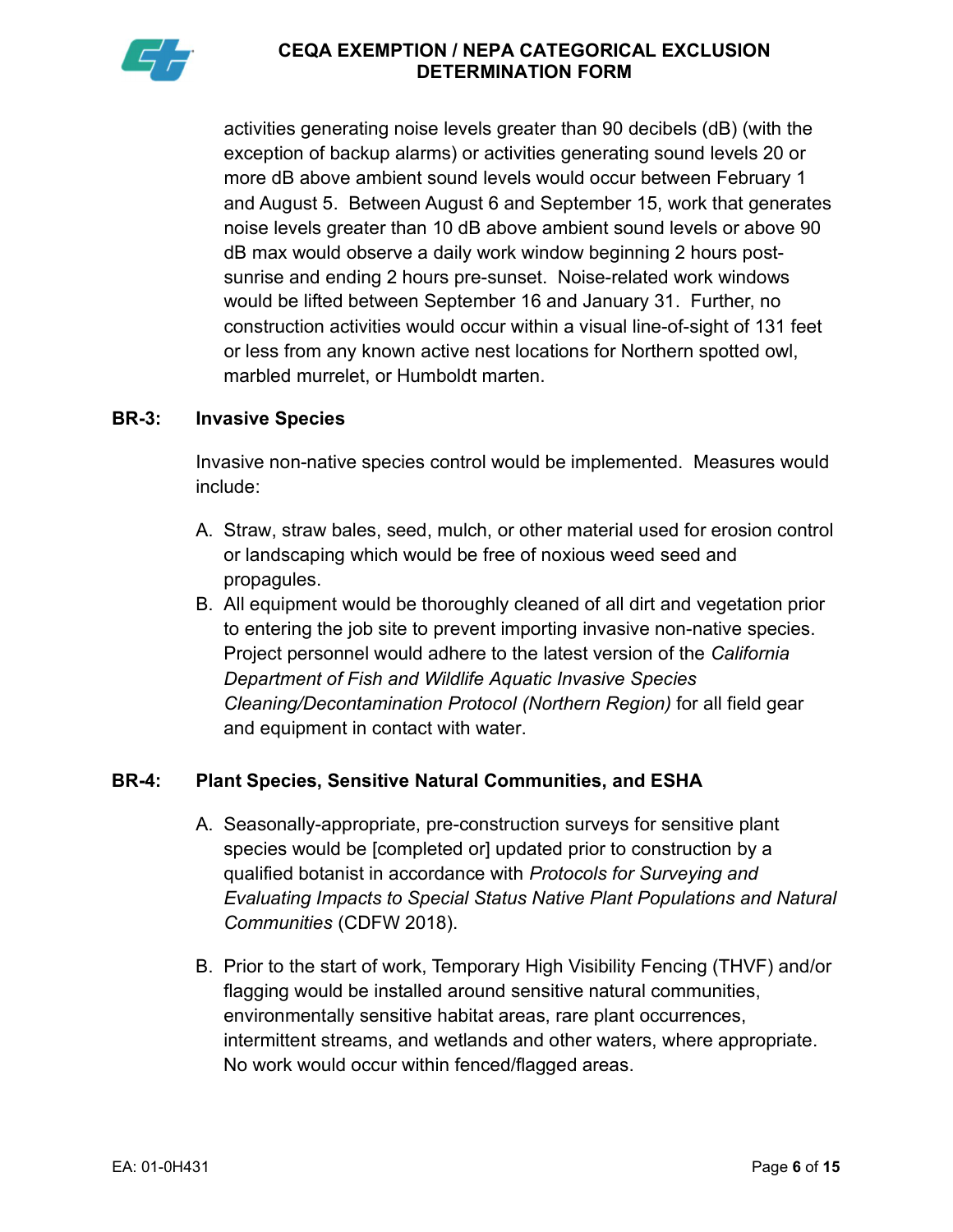

- C. Where feasible, the structural root zone would be identified around each large-diameter tree (>2-foot DBH) directly adjacent to project activities, and work within the zone would be limited.
- D. After completion, all superfluous construction materials would be completely removed from the site. The site would then be restored by regrading and stabilizing with a hydroseed mixture of native species along with fast growing sterile erosion control seed, as required by the Erosion Control Plan.

#### BR-5: Wetlands and Other Waters

- A. In-stream work would be restricted to the period between June 15 and October 15 to protect water quality and vulnerable life stages of sensitive fish species (see also **BR-2L**). Construction activities restricted to this period include any work below the ordinary high water. Construction activities performed above the ordinary high water mark of a watercourse that could potentially directly impact surface waters (i.e., soil disturbance that could lead to turbidity) would be performed during the dry season, typically between June through October, or as weather permits per the authorized contractor-prepared Water Pollution Control Plan (WPCP), Storm Water Pollution Prevention Plan (SWPPP) and/or project permit requirements.
- B. See BR-4 for Temporary High Visibility Fencing (THVF) information.

#### BR-5: Protections to Listed Fish

 Caltrans will implement the following NMFS (2013) programmatic biological opinion ABMPs to protect listed fish species, as appropriate.

- ABMP-1.1: Equipment will be operated during the least sensitive diurnal, seasonal, and meteorological periods relative to the potential effects on listed species and habitat if feasible.
- ABMP-1.3: Equipment will be inspected on a daily basis for leaks and completely cleaned of any external petroleum products, hydraulic fluid, coolants, and other deleterious materials prior to operating equipment.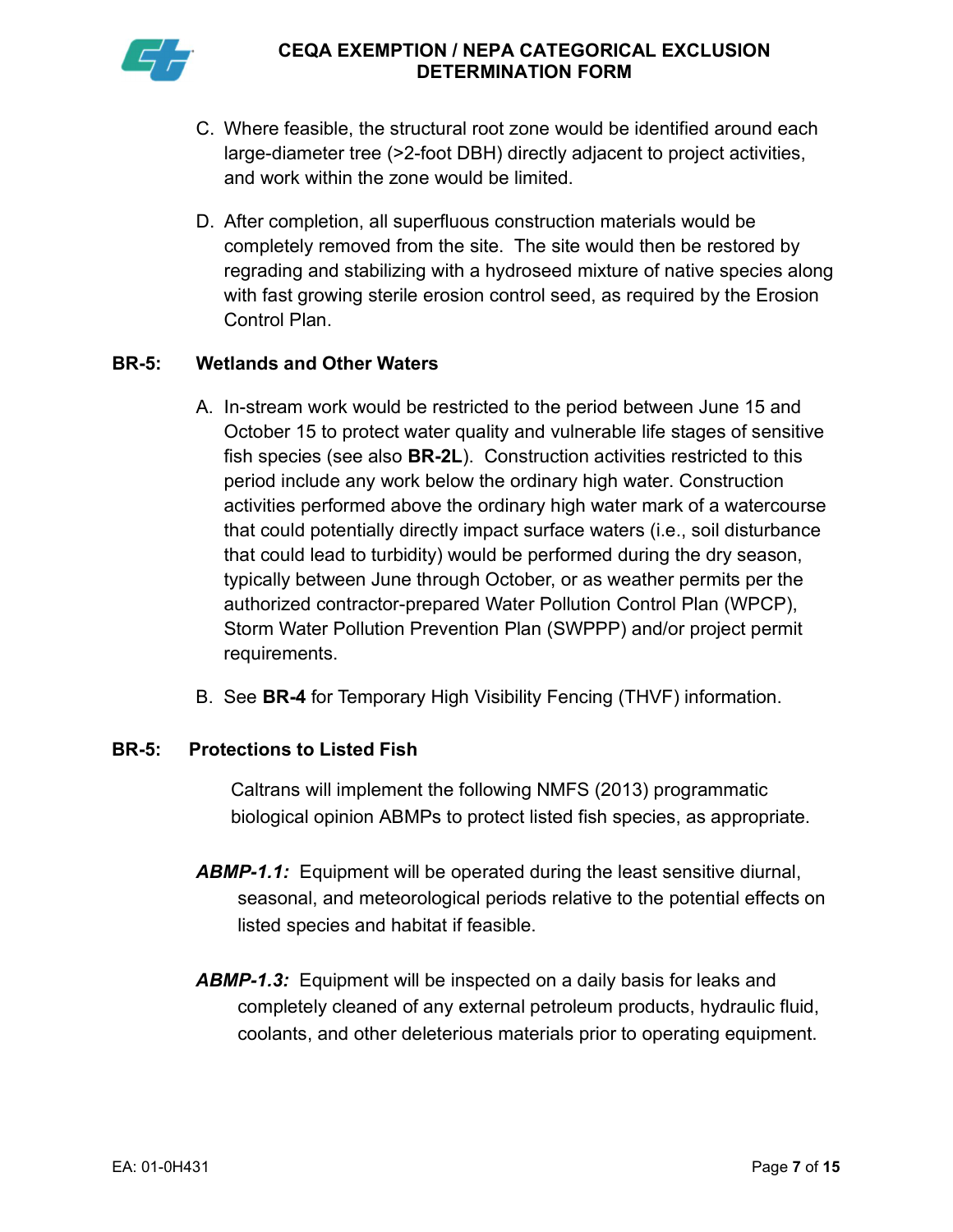

- ABMP-1.4: A Spill Prevention, Control, and Countermeasures (SPCC) Plan will be developed for each project that requires the operation of construction equipment and vehicles. The SPCC Plan will be kept onsite during construction, and the appropriate materials and equipment will also be onsite during construction to ensure the SPCC Plan can be implemented. Personnel will be knowledgeable in the use and deployment of the materials and equipment so response to an accidental spill will be timely.
- ABMP-3.1: Maintenance and fueling of construction equipment and vehicles will occur at least 15 meters from the OHWM or the edge of sensitive habitats (e.g., wetlands).
- **ABMP-7.1:** Water pumped from areas isolated from surface water to allow construction to occur in the dry will be discharged to an upland area providing overland flow and infiltration before returning to stream. Upland areas may include sediment basins of sufficient size to allow infiltration rather than overflow or adjacent dry gravel/sand bars if the water is clean and no visible plume of sediment is created downstream of the discharge. Other measures may be used such as a baker tank or methods described in BMP NS-2.
- ABMP-8.1: Drilling will be conducted outside of the stream channel or only in dry stream beds, to the extent practicable. If water is present, see ABMP-8.4.
- ABMP-8.2: When geotechnical drilling takes place within the stream channel, including gravel beds and bars, drilling mud will be bentonite without additives, initial drilling through gravel will be accomplished using clean water as lubricant; after contact with bedrock or consolidated material, drilling mud (i.e. bentonite clay) may be used.
- ABMP-8.3: All drilling fluids and materials will be self-contained and removed from the site after use; drilling will be conducted inside a casing so that all spoils are recoverable in a collection structure.
- ABMP-8.4: If drilling must occur where water is present, the work area will be isolated or the flow will be diverted around the work area.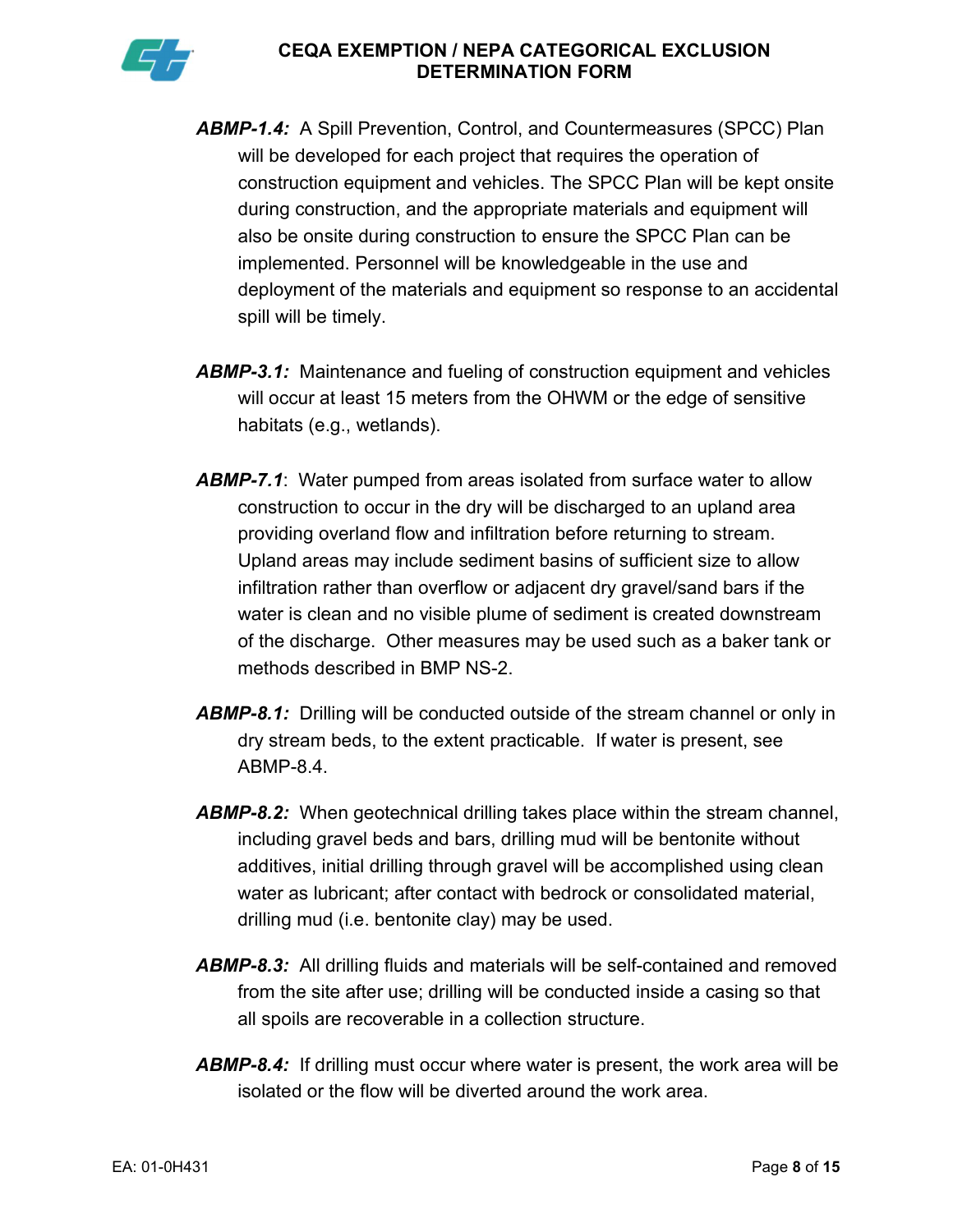

- ABMP-10.1: Trees as identified in any special contract provisions or as directed by the Project Engineer will be preserved.
- ABMP-10.2: Hazard trees greater than 24-inches DBH will be removed only by direction of the Project Engineer.
- ABMP-10.3: Trees will be felled in such a manner as not to injure standing trees and other plants to the extent practicable.
- ABMP-10.4: ESAs will be fenced to prevent encroachment of equipment and personnel into wetlands, riparian areas, stream channels and banks, and other sensitive habitats.
- ABMP-10.6: Soil compaction will be minimized by using equipment that can reach over sensitive areas and that minimizes the pressure exerted on the ground.
- ABMP-10.7: Where soil compaction is unintended, compacted soils will be loosened after heavy construction activities are complete.
- ABMP-10.8: Where vegetation removal is temporary to support construction activities, native species will be re-established that are specific to the project location and that comprise a diverse community of woody and herbaceous plants.
- ABMP-11.1: Storage areas will disturb less than 2.5 acres of vegetated or currently undisturbed area.
- ABMP-11.2: Storage areas will not disturb wetlands or other special status plant communities.
- ABMP-11.3: For permanent storage areas that have been filled to capacity with sediment and debris, the final configuration will conform to natural contours (elevations, profile, and gradient) of surrounding terrain and native plant species will be established that are specific to the project location and comprise a diverse community of woody and herbaceous plants.
- ABMP-11.4: Construction staging and storage areas will be located a minimum of 150 feet from the OHWL and other sensitive habitats (e.g., wetlands).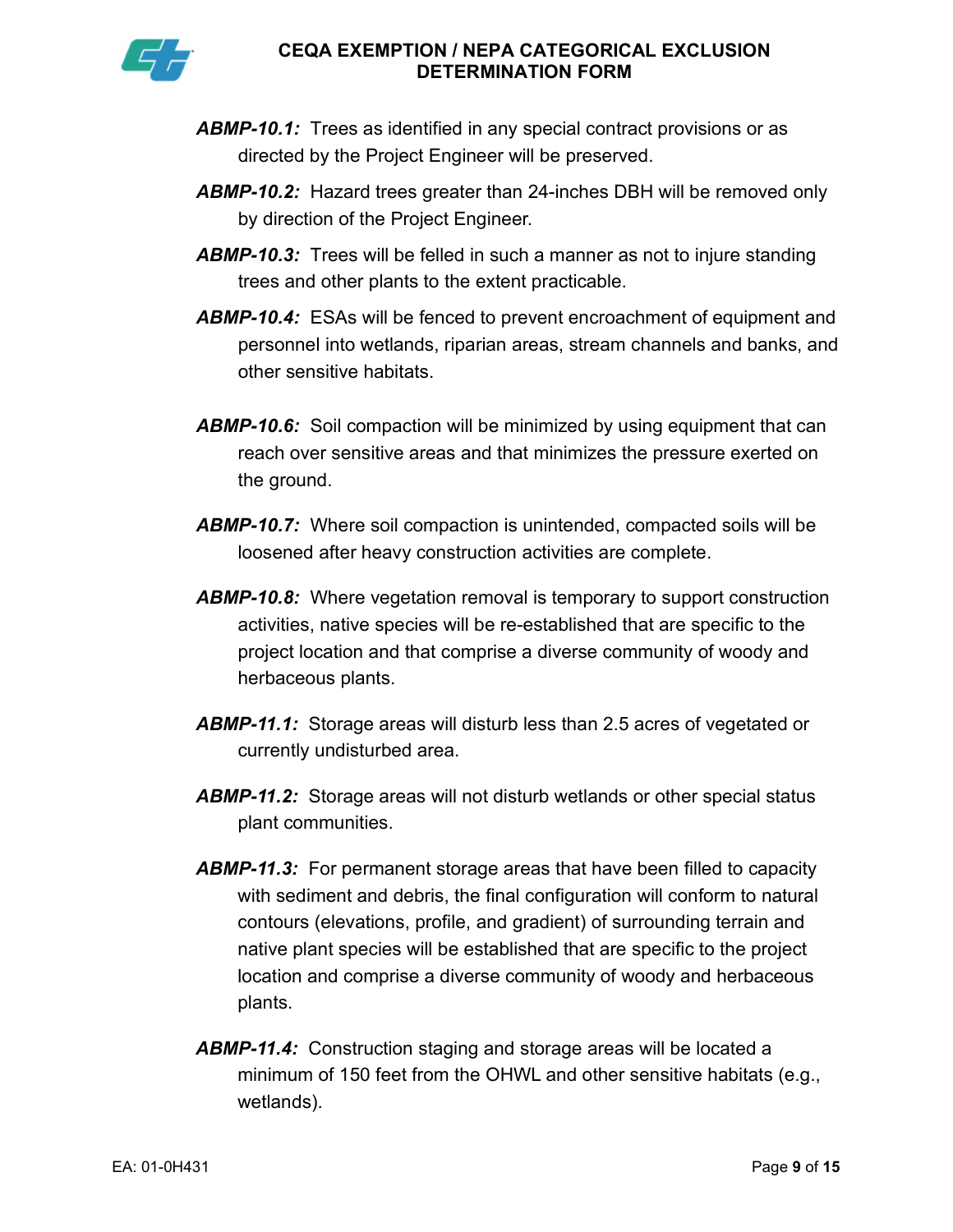

- ABMP-13.1: Temporary access and detours will be located a minimum of 50 feet from the OHWL and other sensitive habitats (i.e. wetlands).
- ABMP-14.2: Existing roadways and stream crossings will be used for temporary access roads whenever reasonable and safe.
- ABMP-14.3: The number of access and egress points and total area affected by vehicle operation will be minimized; disturbed areas will be located to reduce damage to existing native aquatic vegetation, substantial large woody debris, and spawning gravel.
- ABMP-14.7: Modified or disturbed portions of streams, banks, and riparian areas will be restored as nearly as possible to natural and stable contours (elevations, profile, and gradient).
- ABMP-20.2: Threatened infrastructure will be relocated to maintain or reestablish natural stream sediment processes to the extent feasible.
- ABMP-20.3: Bank stabilization will incorporate bioengineering solutions consistent with site-specific engineering requirements.
- ABMP-20.6: RSP, sheet piles, and other erosion control materials will be pre-washed to remove sediment and/or contaminants.
- ABMP-20.7: Temporary material storage piles (e.g., RSP) will not be placed in the 100 year floodplain during the rainy season (October 15 through May 31), unless material can be relocated within (i.e., before) 12 hours of the onset of a storm.
- ABMP-29.1: The proposed guidance document (described in Caltrans [2010] programmatic biological assessment) will be followed to ensure compliance with project permits and authorization, including implementation of the BMPs.
- ABMP-29.2: Before construction activities begin, the project environmental coordinator or biologist will discuss the implementation of the required BMPs with the maintenance crew or construction resident engineer and contractor and identify and document environmentally sensitive areas and potential occurrence of listed species.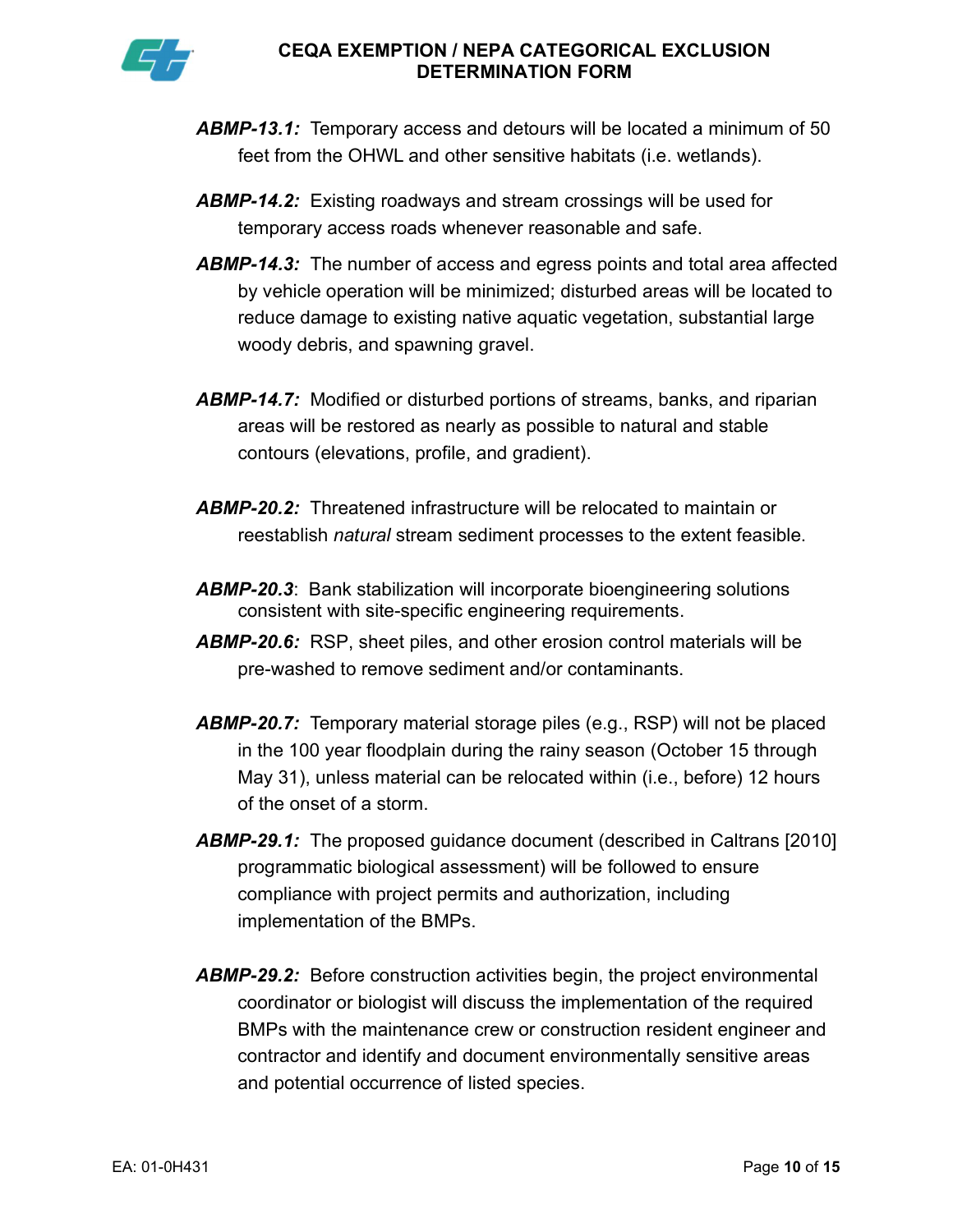

- ABMP-29.4: Caltrans will designate a biological monitor to monitor onsite compliance with all project BMPs and any unanticipated effects on listed species.
- ABMP-29.5: Non-compliance with BMPs and unanticipated effects on listed species will be reported to the resident engineer or maintenance supervisor immediately.
- ABMP-29.6: When non-compliance is reported, the resident engineer or maintenance supervisor will implement corrective actions immediately to meet all BMPs; where unanticipated effects on listed species cannot be immediately resolved, the resident engineer or maintenance supervisor will stop work that is causing the unanticipated effect until the unanticipated effects are resolved.

# Cultural Resources

- **CR-1:** If cultural materials are discovered during construction, work activity within a 60-foot radius of the discovery would be stopped and the area secured until a qualified archaeologist can assess the nature and significance of the find in consultation with the State Historic Preservation Officer (SHPO).
- **CR-2:**  they would be treated in accordance with State Health and Safety Code § 7050.5. Further disturbances and activities would cease in any area or nearby area suspected to overlie remains, and the County Coroner contacted. Pursuant to CA Public Resources Code (PRC) § 5097.98, if the remains are thought to be Native American, the coroner would notify the Native American Heritage Commission (NAHC) who would then notify the Most Likely Descendent (MLD). If human remains and related items are discovered on private or State land,

 Human remains and related items discovered on federally-owned lands would be treated in accordance with the Native American Graves Repatriation Act of 1990 (NAGPRA) (23 USC 3001). The procedures for dealing with the discovery of human remains, funerary objects, or sacred objects on federal land are described in the regulations that implement NAGPRA 43 CFR Part 10. All work in the vicinity of the discovery shall be halted and the administering agency's archaeologist would be notified immediately. Project activities in the vicinity of the discovery would not resume until the federal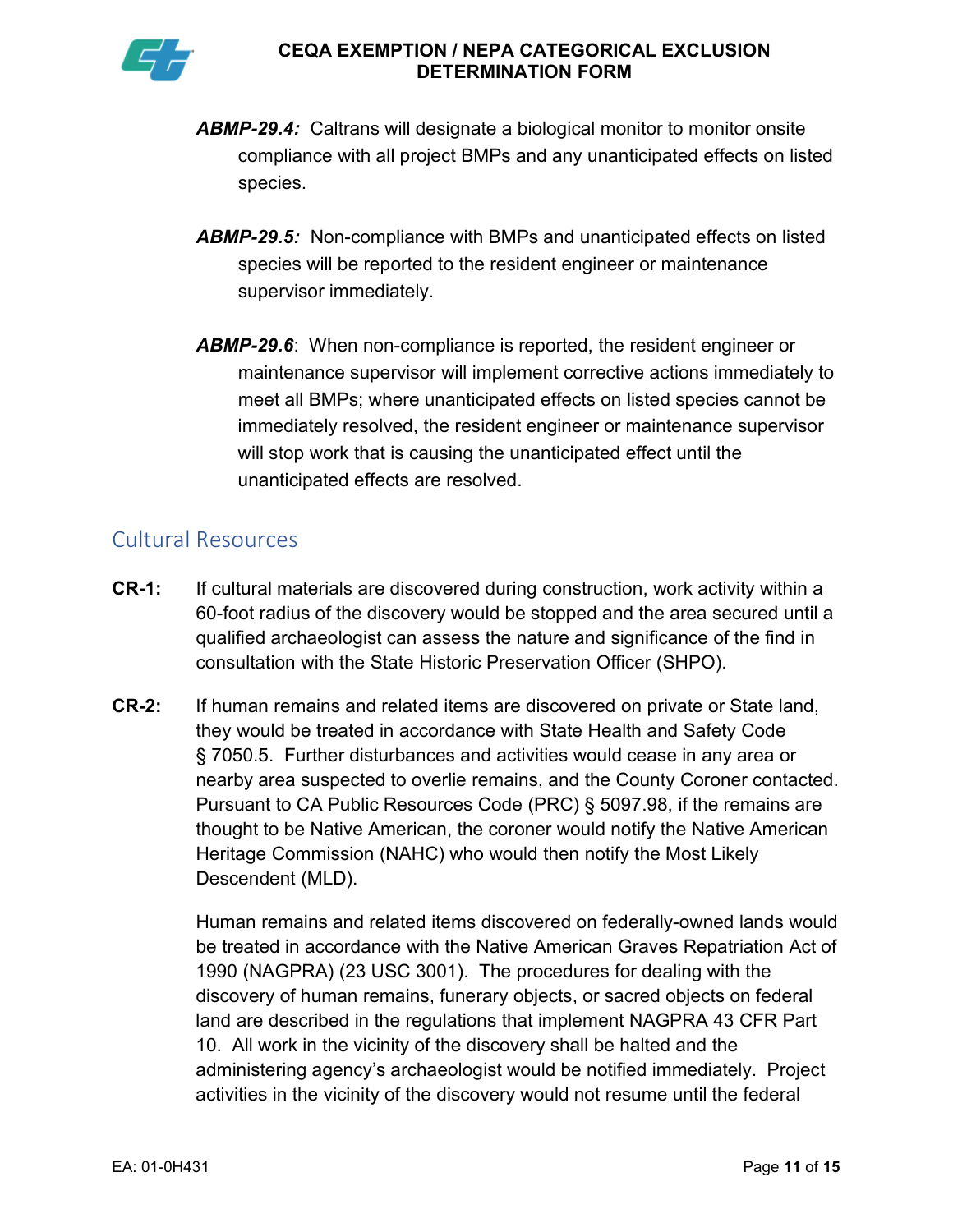

 agency complies with the 43 CFR Part 10 regulations and provides notification to proceed.

# Geology, Seismic/Topography, and Paleontology

- GS-1: The project would be designed to minimize slope failure, settlement, and erosion using recommended construction techniques and Best Management Practices (BMPs). New earthen slopes would be vegetated to reduce erosion potential.
- $GS-2$ : all work within a 60-foot radius of the discovery would stop, the area would be secured, and the work would not resume until appropriate measures are In the unlikely event that paleontological resources (fossils) are encountered, taken.

## Greenhouse Gas Emissions

- **GHG-1:** Caltrans Standard Specification "Air Quality" requires compliance by the contractor with all applicable laws and regulations related to air quality.
- **GHG-2:** Compliance with Title 13 of the California Code of Regulations, which includes restricting idling of diesel-fueled commercial motor vehicles and equipment with gross weight ratings of greater than 10,000 pounds to no more than 5 minutes.
- GHG-3: Caltrans Standard Specification "Emissions Reduction" ensures that construction activities adhere to the most recent emissions reduction regulations mandated by the California Air Resource Board (CARB).
- GHG-4: Use of a Transportation Management Plan (TMP) to minimize vehicle delays and idling emissions. As part of this, construction traffic would be scheduled and routed to reduce congestion and related air quality impacts caused by idling vehicles along the highway during peak travel times.
- GHG-5: All areas temporarily disturbed during construction would be revegetated with appropriate native species. Landscaping reduces surface warming and, through photosynthesis, decreases CO<sub>2</sub>. This replanting would help offset any potential CO2 emissions increase.
- GHG-3: Pedestrian and bicycle access would be maintained on State Route 299 during project activities.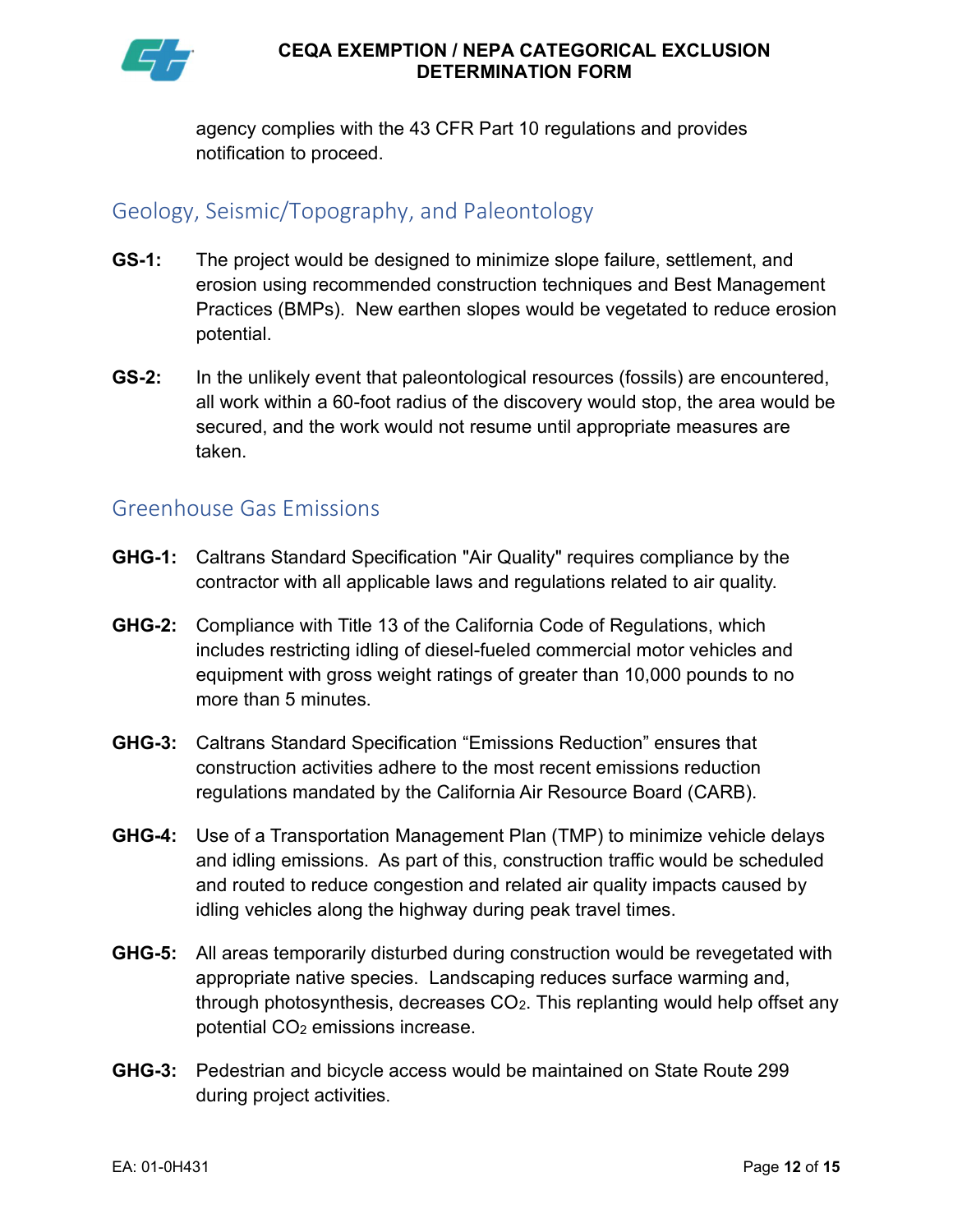

# Hazardous Waste and Material

- HW-1: Per Caltrans requirements, the contractor(s) would prepare a project-specific Lead Compliance Plan (CCR Title 8, § 1532.1, the "Lead in Construction" standard) to reduce worker exposure to lead-impacted soil. The plan would include protocols for environmental and personnel monitoring, requirements for personal protective equipment, and other health and safety protocols and procedures for the handling of lead-impacted soil.
- HW-2: When identified as containing hazardous levels of lead, traffic stripes would be removed and disposed of in accordance with Caltrans Standard Special Provision "Residue Containing Lead from Paint and Thermoplastic."
- HW-3: If treated wood waste (such as removal of sign posts or guardrail) is generated during this project, it would be disposed of in accordance with Standard Specification "Treated Wood Waste."
- HW-4: Address excavated soil with NSSP 7-1.02K(6)(j)(iii) EARTH MATERIALS CONTAINING LEAD.

# Traffic and Transportation

- **TT-1:** Pedestrian and bicycle access would be maintained during construction.
- **TT-2:** The Contractor would be required to schedule and conduct work to avoid unnecessary inconvenience to the public and to maintain access to driveways, houses and buildings within the work zones.
- **TT-3:** A Transportation Management Plan (TMP) would be applied to the project.

# Utilities and Emergency Services

UE-1: All emergency response agencies in the project area would be notified of the project construction schedule and would have access to State Route 299 throughout the construction period.

# Water Quality and Stormwater Runoff

WQ-1: The project would comply with the Provisions of the Caltrans Statewide National Pollutant Discharge Elimination System (NPDES) Permit (Order 2012-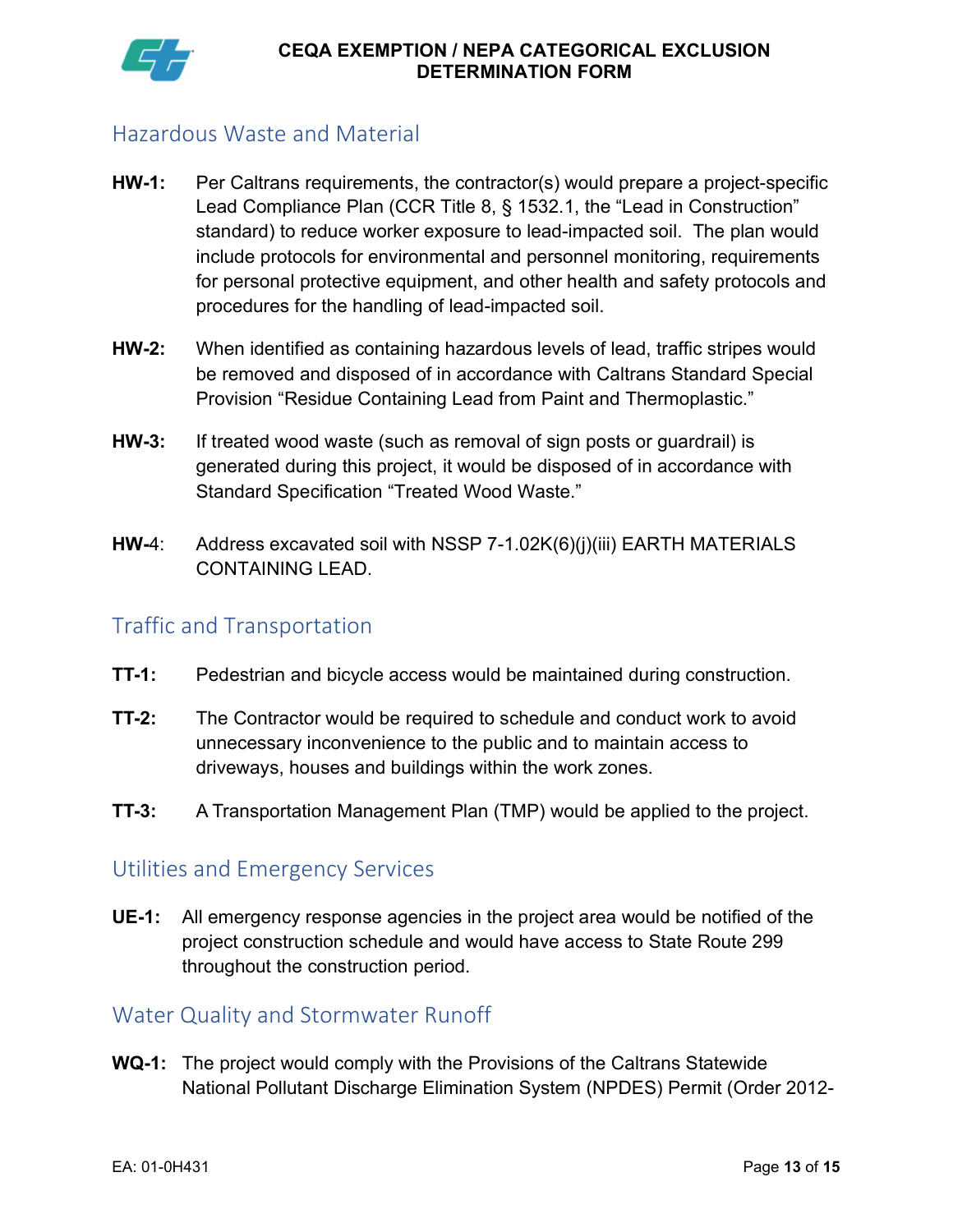0011-DWQ) as amended by subsequent orders, which became effective July 1, 2013, for projects that result in a land disturbance of one acre or more, and the Construction General Permit (Order 2009-0009-DWQ).

 Before any ground-disturbing activities, the contractor would prepare a Stormwater Pollution Prevention Plan (SWPPP) (per the Construction General Permit Order 2009-0009-DWQ) or Water Pollution Control Plan (WPCP) (projects that result in a land disturbance of less than one acre), that includes erosion control measures and construction waste containment measures to protect waters of the State during project construction.

 The SWPPP or WPCP would identify the sources of pollutants that may affect the quality of stormwater; include construction site Best Management Practices (BMPs) to control sedimentation, erosion, and potential chemical pollutants; provide for construction materials management; include non-stormwater BMPs; and include routine inspections and a monitoring and reporting plan. All construction site BMPs would follow the latest edition of the Caltrans Storm Water Quality Handbooks: Construction Site BMPs Manual to control and reduce the impacts of construction-related activities, materials, and pollutants on the watershed.

 The project SWPPP or WPCP would be continuously updated to adapt to changing site conditions during the construction phase.

 Construction may require one or more of the following temporary construction site BMPs:

- $\bullet$  fluid, and grease) would be cleaned up in accordance with applicable local, state, and/or federal regulations. Any spills or leaks from construction equipment (i.e., fuel, oil, hydraulic
- Accumulated stormwater, groundwater or surface water from excavations or temporary containment facilities would be removed by dewatering.
- Water generated from the dewatering operations would be discharged on-site for dust control and/or to an infiltration basin, or disposed of offsite.
- Temporary sediment control and soil stabilization devices would be installed.
- Existing vegetated areas would be maintained to the maximum extent practicable.